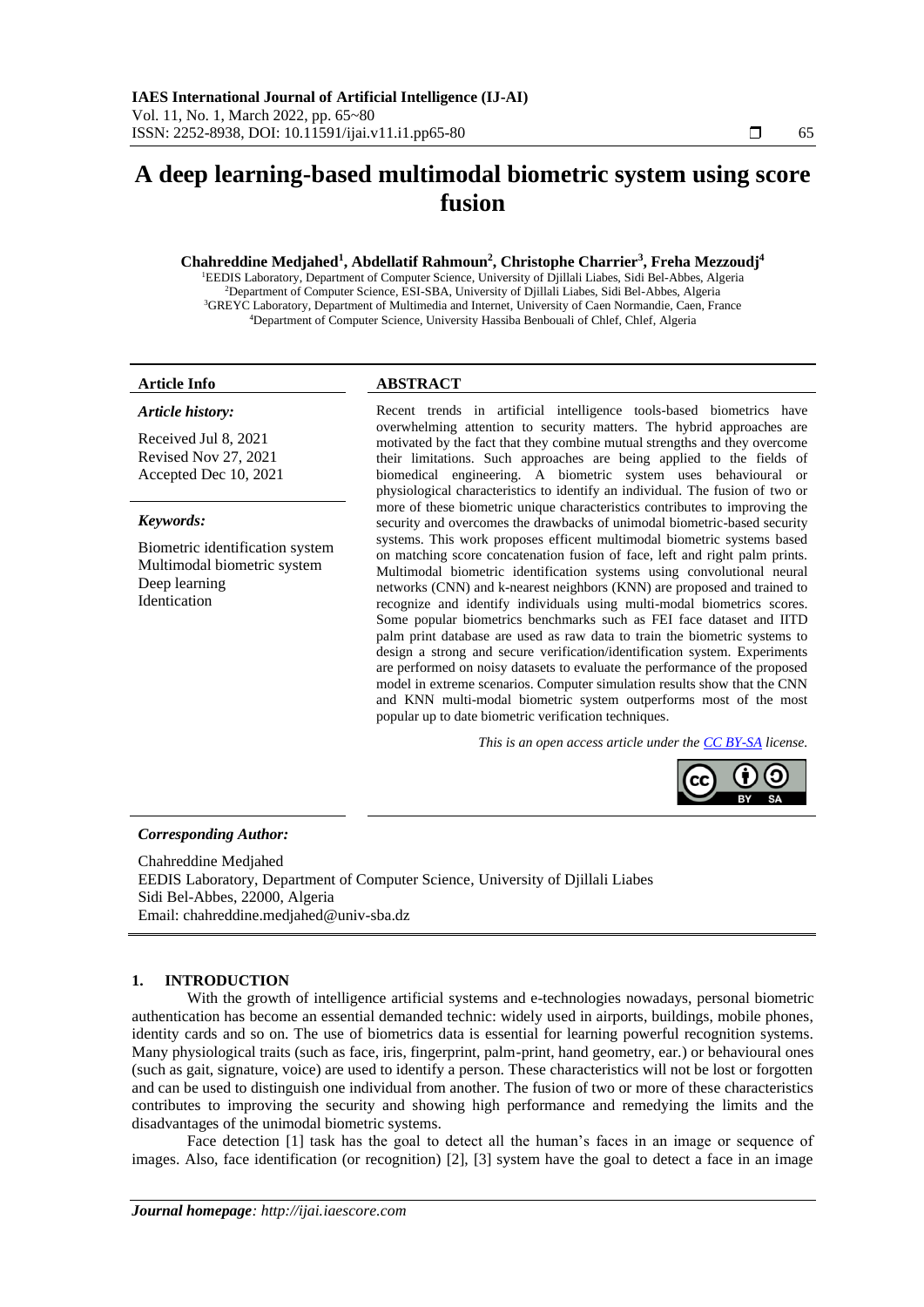and then using classifiers or matching algorithms to identify or recognize who the face belongs to. However, face analysis [4] is the technique to examine an image and extract information, such as age, sex, complexion, emotion and so on.

Face identification is useful in variety of daily life areas such as healthcare system, authentification operation and so on. Face recognition is a convenient technic because it is easy to collect faces data without active cooperation of the person and faces data are more representative and discriminant for recognition. However, other biometric features, can be used to recognize individual such as palm print, fingerprint, gaits, signature, speech and so on.

Recently, palm print [5] has become one of the most notable biometric recognition systems and it has received interest of researchers. Many advantages led to use this trait such as less distortion, rich features and high accuracy. The principal lines, ridges and wrinkles in structure of palm print are stable all through the life of a person.

In general, there exist two types of the biometric systems: unimodal biometric systems and multimodal ones. Fisrstly, for unimodal biometric systems, one trait is used to identify a person. These systems can encounter different degradations and limitations such as lack of distinctiveness of the biometric trait or nonuniversality, noisy sensor data and so on. As a solution to these kinds of problems, multimodal biometric systems are created using many biometrics traits. This fusion reduces the risk of any spoofing or faking of other identities.

According to the literature, for multimodal system, the different traits are fused at one of these levels: data-sensor, feature-extraction, matching-score and decision levels. Recently, researchers are more interested by the fusion at matching-score level because of its better recognition accuracy compared to the other levels. According to [6], "the score level fusion is commonly preferred in multimodal biometric systems because matching scores contain sufficient information to distinguish between genuine and impostor cases".

This paper introduces and compares many unimodal and multimodal biometric systems for human identification. The authors present **s**trong multimodal biometric systems with deep learned and fuzzed scores' of three traits: face, left and right palm prints. First, the score of each modality is obtained using convolutional neural network (CNN) then, the fusion of scores helps to [perform fusion at this level. The](https://en.wikipedia.org/wiki/K-nearest_neighbors_algorithm)  [fusion of these modalities is implemented on Score Level using concatenation strategy. Second, k-nearest](https://en.wikipedia.org/wiki/K-nearest_neighbors_algorithm)  neighbors [\(KNN\), the machine learning algorithm which remains a strong and a successful algorithm \[7\], \[8\]](https://en.wikipedia.org/wiki/K-nearest_neighbors_algorithm) [is used for the classification step. F](https://en.wikipedia.org/wiki/K-nearest_neighbors_algorithm)or more accurate evaluations and challenging situations, different kinds of biometric data are used: clear and noisy ones. Some variations in rotation and adding noises introduce large changes in faces and palms' images.

The rest of this paper is organized: an overview of previous works about multimodal biometric systems is presented in section 2. Section 3 summerises the techniques of deep learning neural networks used for scores learning and some machine learning tools dedicated for the classification. Section 4 describes the methodology of the used approach. Section 5 explores the experimental results. Section 6 concludes the work conducted and proposes some future works.

#### **2. RELATED WORKS**

Several works have demonstrated that a multi-modal biometric system can surpass some of inconveniencs of unimodal biometric system [9]. Many studies have suggested that by using information from multiple biometric traits, better performance can be achieved. In [10], Ross and Govindarajan have proposed multimodal biometric systems based on fusion of face and hand at feature level. Three different scenarios were developed. Firstly, a fusion of principal components analysis (PCA) and linear discriminant analysis (LDA), the [principal components analysis](https://en.wikipedia.org/wiki/Principal_components_analysis) and [linear discriminant analysis](https://scholar.google.com/scholar?q=Linear+Discriminant+Analysis&hl=ar&as_sdt=0&as_vis=1&oi=scholart) algorithms respectively, face's coefficients was used. Second, a fusion of LDA coefficients which respesent the three channels of the face image: the red, green and blue was used. Finaly, fusion of face and hand traits was presented.

In [11], the authors proposed a fusion technique based on a discrete cosine transform (DCT) algorithm. A fused feature vector of face and palmprint data was constructed. The identification is done using gaussian mixture models (noted gaussian mixture model (GMM)). The proposed method produces good recognition rates when evaluated on FERET-PolyU and ORL-PolyU databases.

In [12], multimodal biometric was implemented based on fusion of retina, fingerprint and finger vein at feature level. The techniques such as blood vessel extraction, minutia extraction and maximum curvature were used to extract the useful features. The fuzed features are encrypted using the asymmetric public-key cryptosystem algorithm of rivest shamir adleman (RSA) and compared to a stored template to authenticate the person. The use of the RSA algorithm improves the baseline multimodal biometric's performance.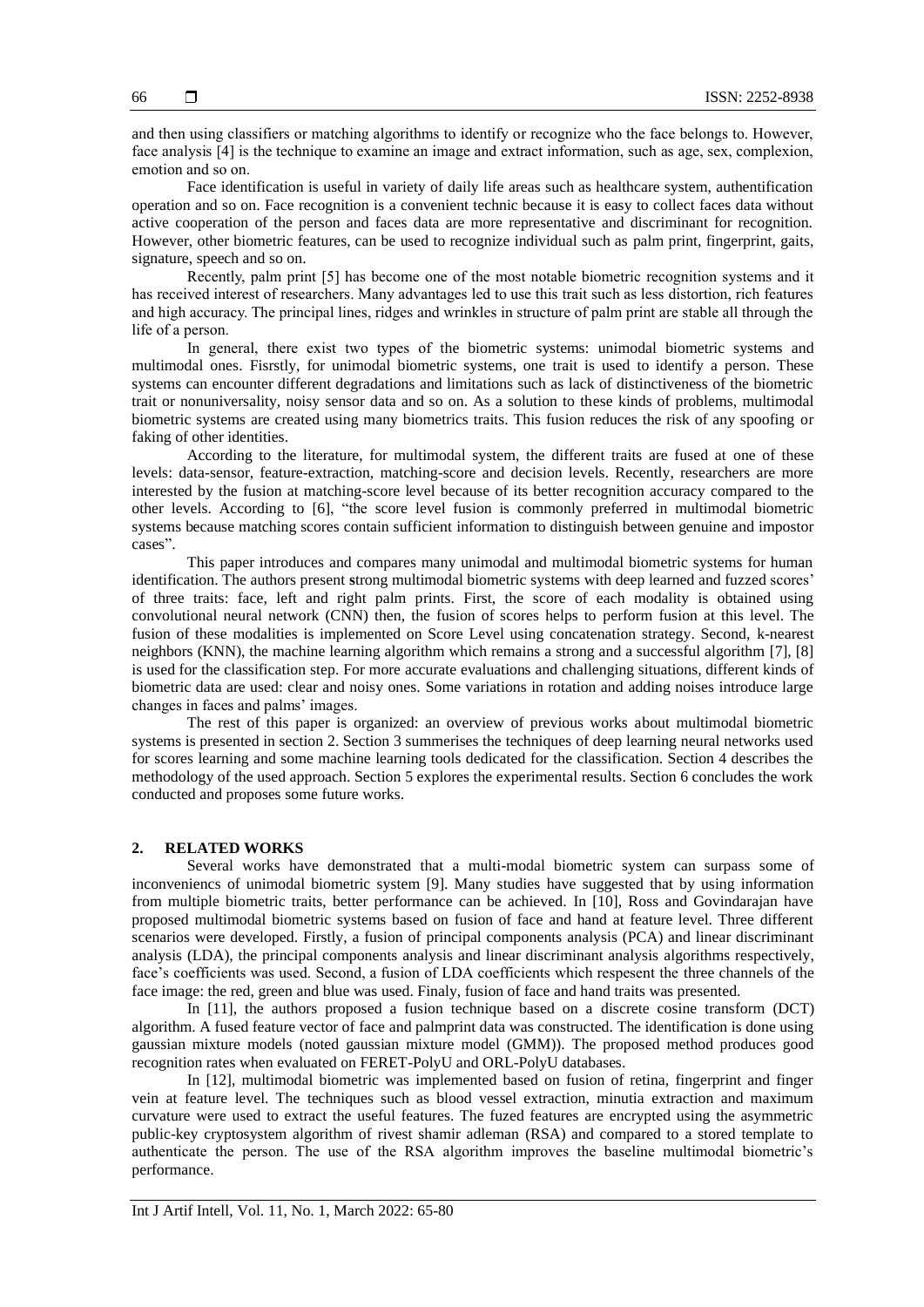In [13], multimodal biometric systems with fusing the face, the palm print at different levels, sensor level, feature level, score level and decision level were introduced. The proposed systems were evaluated on the available publically PolyU and AR datasets for the palm print and face respectively. The result of this search showed the best perfomance is obtained with the score level fusion using sum rule with an accuracy of 97.5%.

In [14], the authors introduced a Multimodal biometric recognition system by combining face and both left iris and right iris. For face trait, the features were extracted with deep belief network (DBN). By applying CNN for each trait, the scores obtained were fused at two different levels: rank level and score level. Many databases were used to realize this work such as the facial recognition technology (FERET) database, SDUMLA HMT and CASIA V1.0.

In [15], the authors proposed multi-biometric systems for human verification using CNN to fuse iris and face traits on feature and score levels. They utilized the very deep CNN called VGG16 [16] to extract features from images. The recognition step is based only on the features without using any image detection techniques. The experimentations were conducted on the multimodal biometric database SDUMLA-HMT.

In our case, the main objective is to evaluate the performance of unimodal and multimodal biometric systems. As multimodalities, we use the fusion of the face, the right palm print and the left palm print traits at score level. The proposed models are based on deep learning models for feature extraction and machine learning tools for classification task, as illustrated in Figure 1. The evaluations of the proposed approach are done using clear and noisy and rotated data.



Figure 1. Pipeline tasks of our proposed methodology

### **3. MACHINE LEARNING APPROACHES**

The main useful tools for our biometric systems are described. Three steps are involved is: (i) data pre-processing, (ii) feature extraction using the deep learning algorithms and (iii) training and testing identification person models using Machine learning algorithms.

#### **3.1. Pre-processing**

Differences in aging, occlusion, facial expressions, noises and poses faces' images constitute complex challenges for face recognition systems. In general, it is crucial, before any biometric recognition, to apply the face alignment, which contribute to detect the face area and to remove the background. Also, many technics are considered as image pre-processing and are used to enhance the quality of the data and facilitate the recognition task such as alignment face (or palm print), normalisation and de-noising.

However, other types of technics, such as deformation, scaling, rotation, changing colors, adding noises and so on, are applied on the original images for the data augmentation. In our case, we use some of these technics, such as adding noises and applying rotation, to decrease the images quality. Our goal is to obtain more challenging data as we can find in difficult or critical real situations.

The external disturbance such as environmental conditions during data acquisition or the quality of the sensing elements themselves can cause noise [17]. In this paper, we explore two types of noises: salt-andpepper noise and gaussian noise. Also, rotations with different degrees are applied to the intial used data.

#### **3.2. Convolutional neural networks**

CNN are popular tools in the field of deep learning. Their robustness is due to their flexible architecture and their ability to extract features from raw data. They are successfully used in image classification [18], objects detection, Speech recognition and language modeling [19].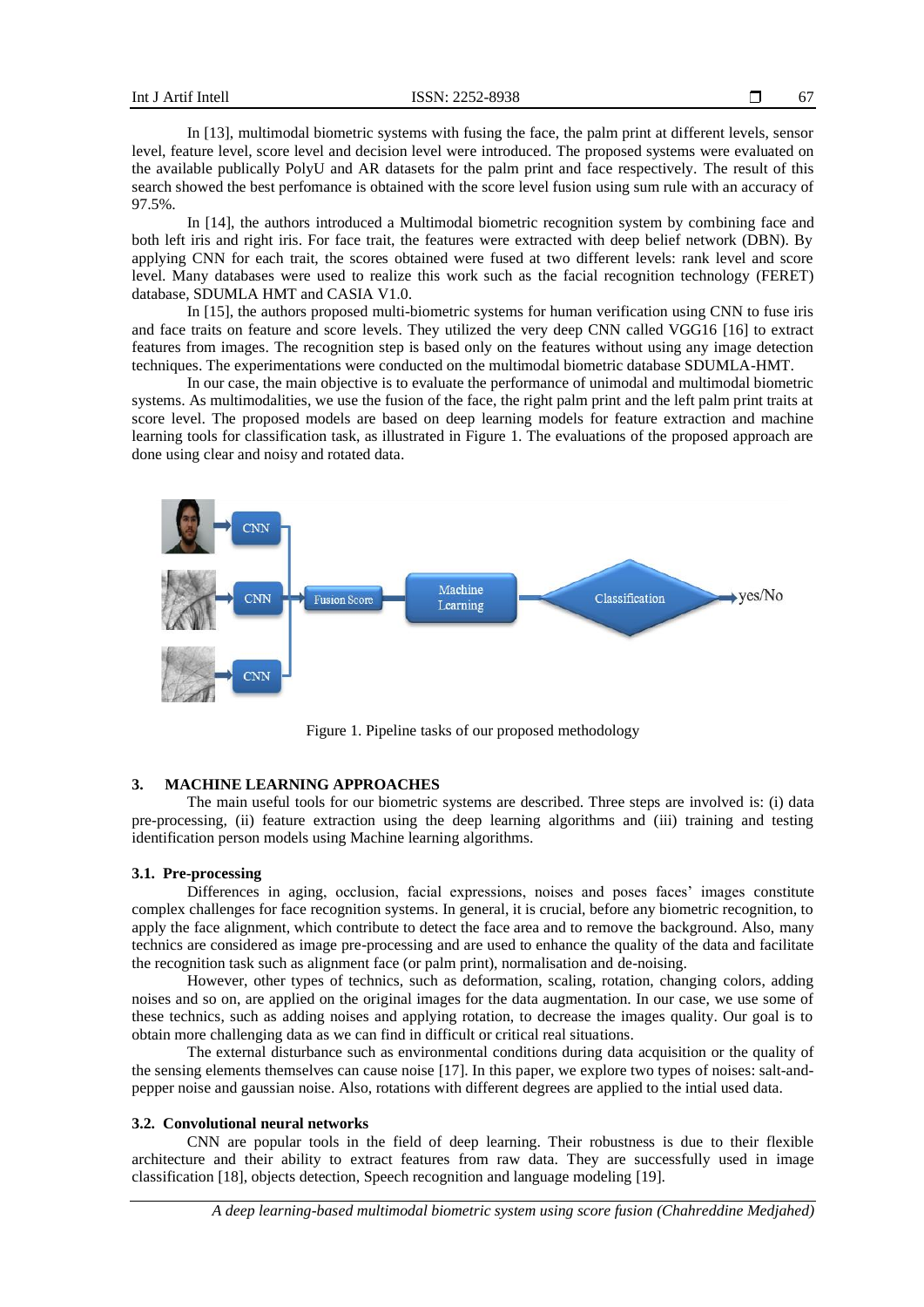To accelerate the modeling and avoid the expensive computation and decrease the over-fitting due to the lack of the labeled data in some fields, many studies tuned and used deep pre-trained models (e.g,, AlexNet [20], VGG [16], GoogleNet [21], Resnet [22] and so on ), as shown in Table 1. For image recognition task, the CNN input is an image with red, green and blue (RGB) channels and the output is the prediction of the image's category. These CNNs, mentioned above, are pre-trained on the dataset ImageNet [23] which is a dataset for computer vision research with more than 14 million of images.

In general, to train and test a CNN, series of convolution, pooling and fully connected layers are applied, followed by Softmax function to classify the data. These operations are the basic building blocks of every CNN. The kernel trick help to transform nonlinear case to linear one.The kernel size is choosen according to the variation in the lacation of the input information [24]. The *inception* [21] technic helps to have filters with multiple sizes operating on the same level**.** The *Dropout* [25] is used for the neural network regularization, which helps to reducing interdependent learning amongst the neurons.

| Table 1. Comparison of some pre-trained Civitys |              |             |                |              |  |  |
|-------------------------------------------------|--------------|-------------|----------------|--------------|--|--|
|                                                 | AlexNet [20] | VGGNet [16] | GoogleNet [21] | RestNet [22] |  |  |
| $\#layers$ (convolutional + fully connected)    | $5 + 3$      | $13/16+3$   | $21+1$         | $151 + 1$    |  |  |
| Kernel size                                     | 11, 5, 3     |             | 7, 1, 3, 5     | 7, 1, 3, 5   |  |  |
| Data Aug.                                       |              |             |                |              |  |  |
| Inception [21]                                  | -            |             |                |              |  |  |
| Dropout $\lceil 25 \rceil$                      |              |             |                |              |  |  |

Table 1. Comparison of some pre-trained CNNs

#### **3.2.1. Convolutional layer**

The convolutional layer is used to extract discriminative features from the images. "This bloc contains a set of convolution kernels (called filters). They are convolved with the input and generate a "feature map" [25]. Mathematically, the convolution procedure can be expressed using the (1):

$$
y_{in} = f(\sum_{j=0}^{n} w_j x_j)
$$
 (1)

where *x* is an input value from the image, *w* is the weight value from the filter, the pixel number is noted by j. The function f is an activation function. The rectified activation function (ReLU) is widely used in Deep Learning. It replaces negative values with zero, according to the (2) as shown in Figure 2, where z is the convolutional layer output [26]:

$$
f(u) = max(0, u) \tag{2}
$$



Figure 2. The ReLU function

# **3.2.2. Pooling layer**

The second operation after convolution in the CNN is the Pooling. The pooling operation is helpful for acquiring a reduced component portrayal, which is invariant to direct changes in object scale, pose, and translation in an image [25]. Two kind of pooling operation are widely used: max pooling and average pooling. Max pooling compute the maximum element of the selection. It is most used type because it is fast to calculate and allows to effectively simplifying the image. For the average pooling, we calculate the average of the selection as shown in Figure 3.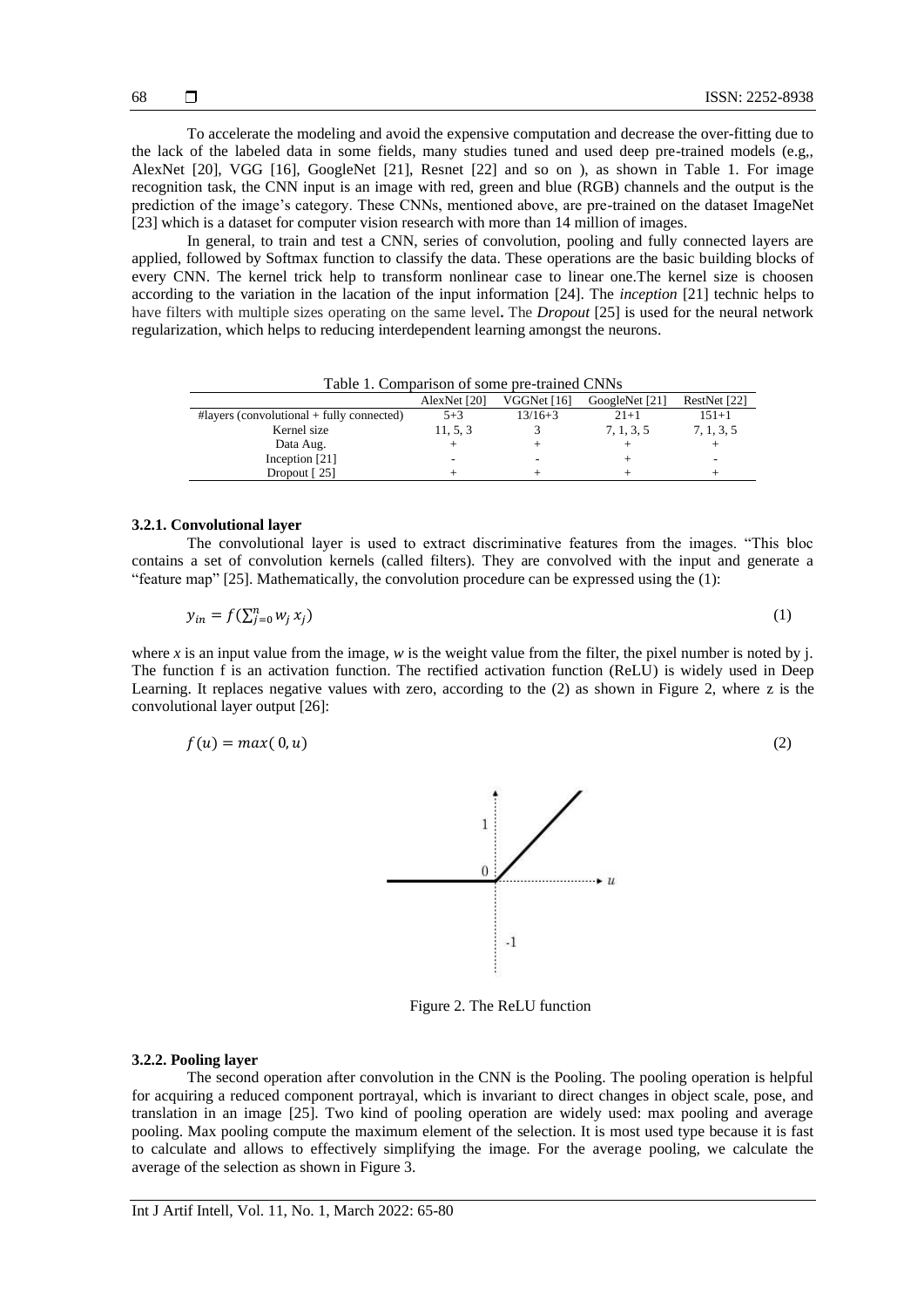

Figure 3. Pooling operations

#### **3.2.3. Fully connected layer**

The fully-connected layers are in the CNN's top. To facilite the classification task, it is necessary to convert the outputs of these previous fully-connected layers to probabilities. The *softmax function* is able to calculate them using the (3), where  $m$  is the class,  $n$  is the maximum classes' number, the output  $y$  is computed using the (4), where *x* is the feature vector of the data sample and *w* respresent the weight vector. The softmax classifier output which is a score vector represent a set of probabilities according to the different classes [26]:

$$
soft \, max(i) = \frac{e^{y_i}}{\sum_{m=1}^{n} e^{y_m}}
$$
\n
$$
\tag{3}
$$

$$
y_{out} = \sum_{l=0}^{k} w_l x_l \tag{4}
$$

### **3.3. Training convolution neural network**

For training the CNN, "a loss function is used to estimate the quality of the prediction. This function quantifies the difference between the prediction made by the model and the correct output [25]. Training CNN is finding the best parameters of the network to reduce this function. There exist many types of loss function, such as: mean squared error, cross entropy loss and hinge loss. The type fuction must be choosen according to the traited problem. Gradient descent is the optimization algorithm employed to minimize the error by computing the gradient required for updating network parameter values.

#### **3.3.1. AlexNet**

AlexNet [20] is the first successful CNN for big data. It has a similar architecture to the original LeNet but it is deeper and wider CNN model. The architecture of AlexNet as shown in Figure 4 contains eight layers, five convolutions layer with max pooling and three fully connected layers. There are 60 million learning parameters and 650,000 neurons. AlexNet is the first CNN that uses ReLU activation function. The input of this CNN is RGB image with a size of 227×227×3.



Figure 4. The architecture of AlexNet [20]

#### **3.3.2. GoogleNet**

In 2014, GoogleNet [21] has achieved the best result in ImageNet large scale visual recognition challenge (ILSVRC), the ImageNet large scale visual recognition challenge. Googlenet uses fewer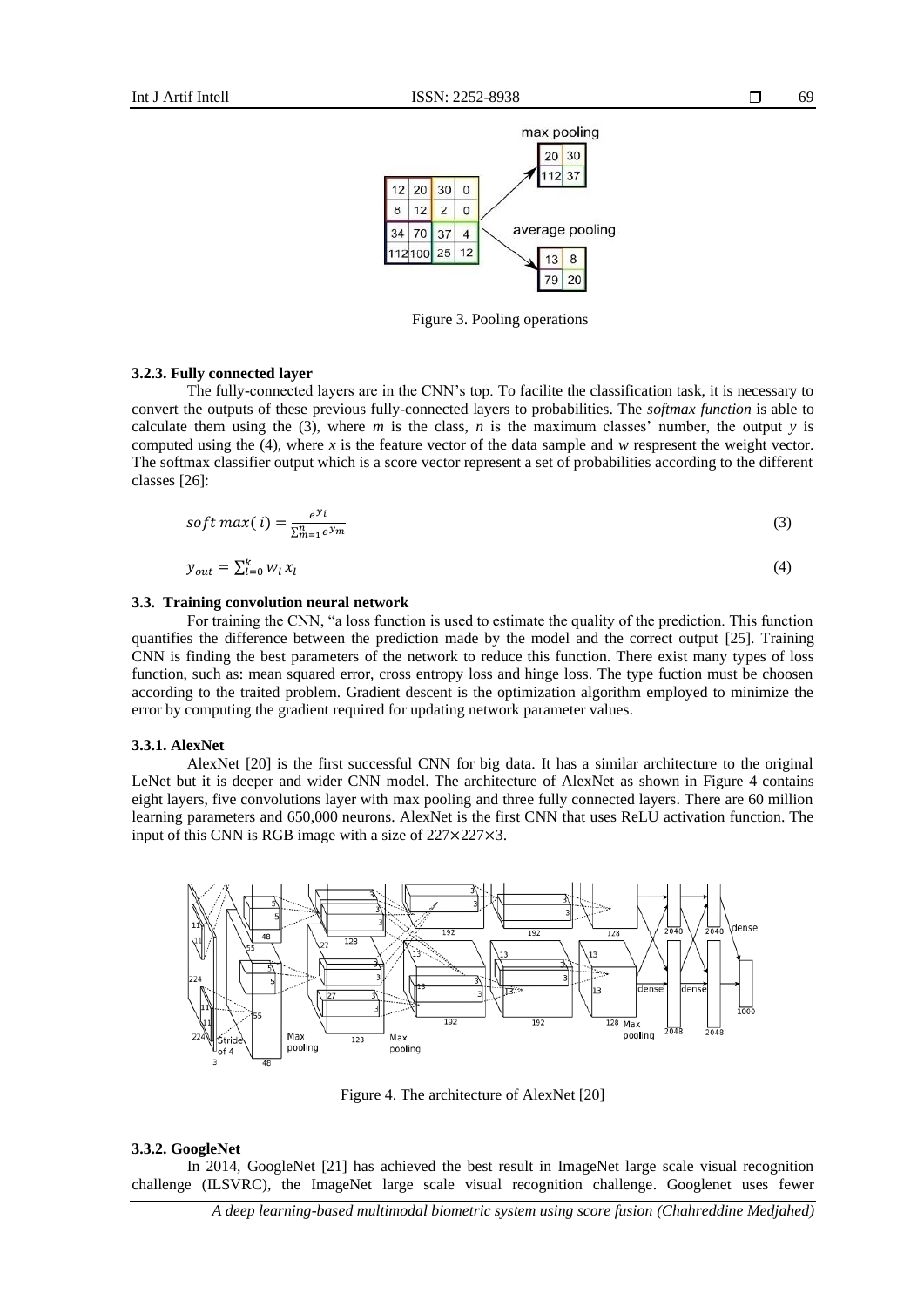parameters than the CNN AlexNet. GoogleNet implements Inception modules with the aim of optimizing the usage of computing resources within the network. The idea is to apply parallel pooling and convolutions operations with different kernel sizes and to concatenate the resulting feature maps before going to the next layer. GoogleNet has in total 22 layers and it uses an average pooling. The input of this CNN is RGB image with a size of  $224\times224\times3$  as shown in Figure 5.



Figure 5. Simple scheme of an inception block as proposed by [21]

#### **3.3.3. ResNet**

In 2015, the Microsoft's residual network ResNet [22] has achieved the best result in ILSVRC, the ImageNet large scale visual recognition challenge. It was proposed with a residual learning block. Resnet overcome the problem of vanishing gradient and it is developed with different layers 18, 34, 50, and 101. The residual network architecture's remarkable feature is the identity skips connections within the residual blocks, which enables very deep CNN architectures to be trained easily. The residual network consists of several residual blocks which are stacked on top of each other [25], as illustrated in Figure 6.



Figure 6. ResNet residual learning building block

#### **3.4. Machine learning algorithms**

Machine learning methods [27] are important tools for researchers, scientists and students in a wide range of areas. Traditionally, different techniques like k-nearest neighbors algorithm and support vector machines are used for the face recognition tasks [28]. These methods are based on hand crafted data representation such as detection of regions of interest and feature extraction. Among the feature's extraction methods: eigenfaces local and binary patterns. Are used. However, in our case, we use these machine learning methods to classify the scores obtained by the deep CNNs.

#### **3.4.1. Naive Bayes**

One straightforward source of classifier based on probability computation is the famous naïve Bayes classifier. There are many variants of this algorithm but all focus on the strong and naïve [independence](https://en.wikipedia.org/wiki/Statistical_independence)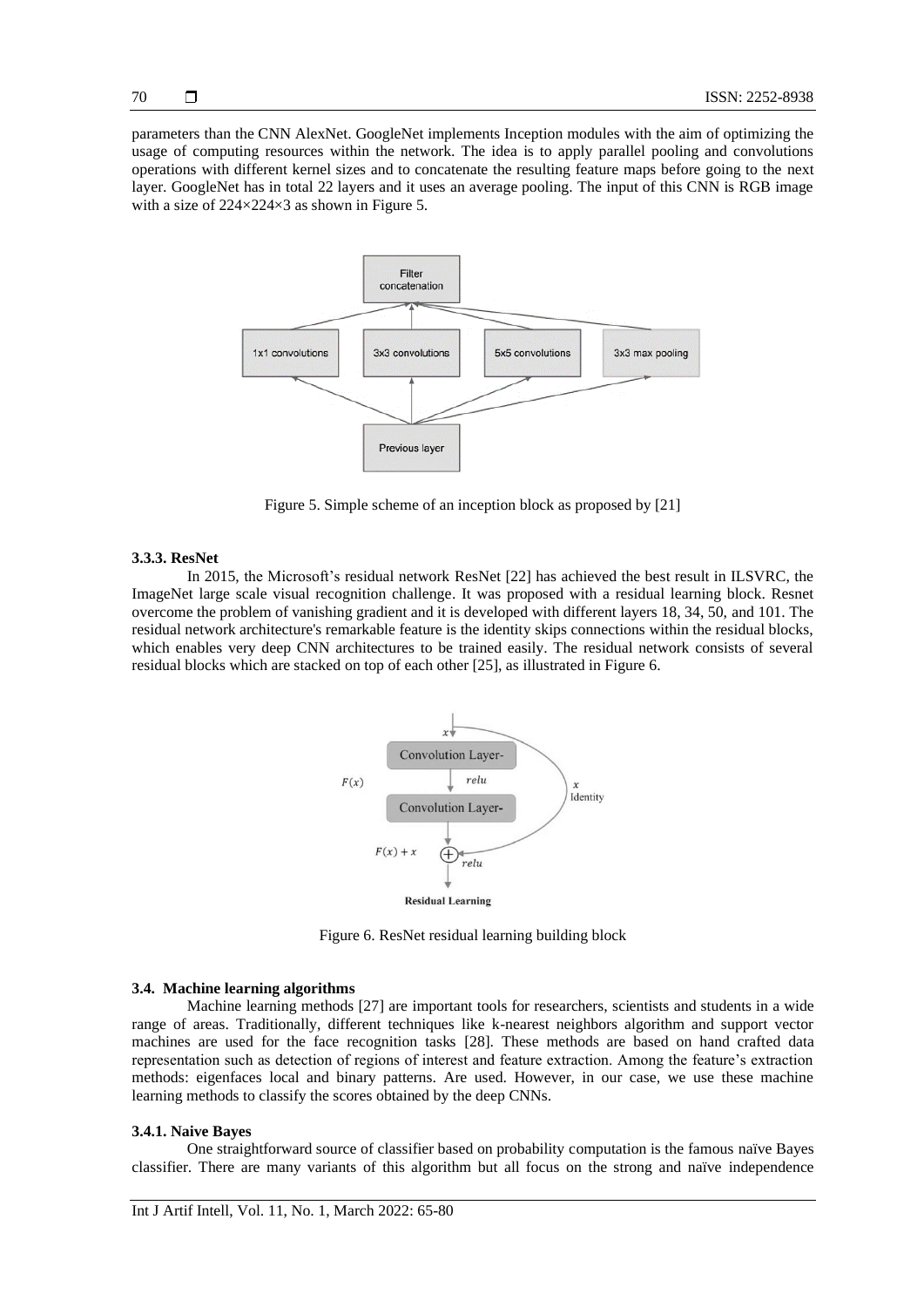assumption between the features. "The naïve Bayes assumption is helpful when the dimensionality D of the input space is high, making density estimation in the full D-dimensional space more challenging". This supervised learning algorithm uses the famous Bayes theorem [24], [27].

#### **3.4.2. Support vector machines (SVM)**

SVM work on induction principle, called structural risk minimization, which targets to minimize an upper bound on the expected generalization error. The SVM uses the concept of mathematical planes, called maximum-margin hyperplanes, to distinguish between the different classes. It draws a plane between two classes. The SVM training consists on trying to maximize the distance of this plane from both classes using the concept of support vectors, which are the outermost points of each class. This margin is drawn explicitly in the case of a linear classification" [28], [29]. Also, inorder to find the hyperplane, the SVM uses the kernel trick with nonlinear classifications to transform nonlinear case to linear one. Also, the SVM was, first formulated for binary classification, and the extension to multi-classes is useful [27].

#### **3.4.3. AdaBoost**

In 1996, Freund and Schapire have developed AdaBoost, for adaptive boosting, which is an algorithm for combining many simple weak classifiers to obtain a strong classifier using a linear combination. It is a popular algorithm of machine learning that has the advantages of being quick in term of speed, easy to be programmed, simple in operation and there is no need to adjust parameters except for the number of iterations. AdaBoost algorithm generates a collection of bad learners by maintaining a weight over training data and adjusting them to each "weak period". The weights of the training samples misclassified by current poor learners will be increased while the weight of the correctly identified samples will be reduced [27].

#### **3.4.4. Subspace discriminant**

Subspace discriminant [27], [30] has been abundantly studied in data mining and pattern recognition. It is often combined and improved by the LDA which provid low-dimension for the discriminant subspace. Many studies have been performed to investigate the impact on the effectiveness on classification success in the ensemble learning of different subspacing, weighting and resampling techniques. Subspace discriminant model uses a random subspace algorithm to construct an ensemble of discriminant classifiers [25].

# **3.4.5. K-nearest neighbors**

The supervised machine learning algorithm k-nearest neighbors (KNN) is based exclusively on the choice of classification metric. It is non-parametric, k must be fixed, and it is based on training data. The algorithm allows making a classification without making a hypothesis on the function  $y = f(x_1, x_2, ..., x_n)$ which links the dependent variable to the independent variables.

The generalized distance between two variables is calculated using (5):

$$
L_q = \left(\sum_{i,j=1}^k |x_i - x_{j\neq i}|^q\right)^{\frac{1}{q}}
$$
\n(5)

when q=2, it is referred to euclidean distance and manhattan distance. The nearest neighbor is the variable with the shortest distance possible [7], [8], [27].

# **4. THE PROPOSED APPROACH DEEP LEARNING-BASED MULTIMODAL BIOMETRIC SYSTEM USING SCORE FUSION (DLMBS)**

This section proposes a DLMBS. Firstly, we must identify which type of CNN is the best fit for such types of biometric data: face, left palm and left palm. These will be trained separately (or eventually simultaneously depending on the type of machine) up to feature layers at the score level (feature vectors). Then, score vectors will be fused to construct a multi-modal feature score. A separate experiment will be conducted to come up with the most performing way to combine such scores (linear combination, arithmetic averaging, and concatenation). This will be an input to a CNN that performs a final classification.

Other experiments will be done to test several machine learning (ML) classifiers. According to the best fit, we choose the best algorithm to construct the hybrid person identification system. The hybrid deep learning (DL), CNN, and ML models are based multi-modal scores. We notice that all these experiments are conducted using clean data.

With a similar scenario, we will test the effect of simulated noisy and oriented data on the proposed models. Two kinds of noises are introduced on the initial clean data. Also, some geometrical deformations are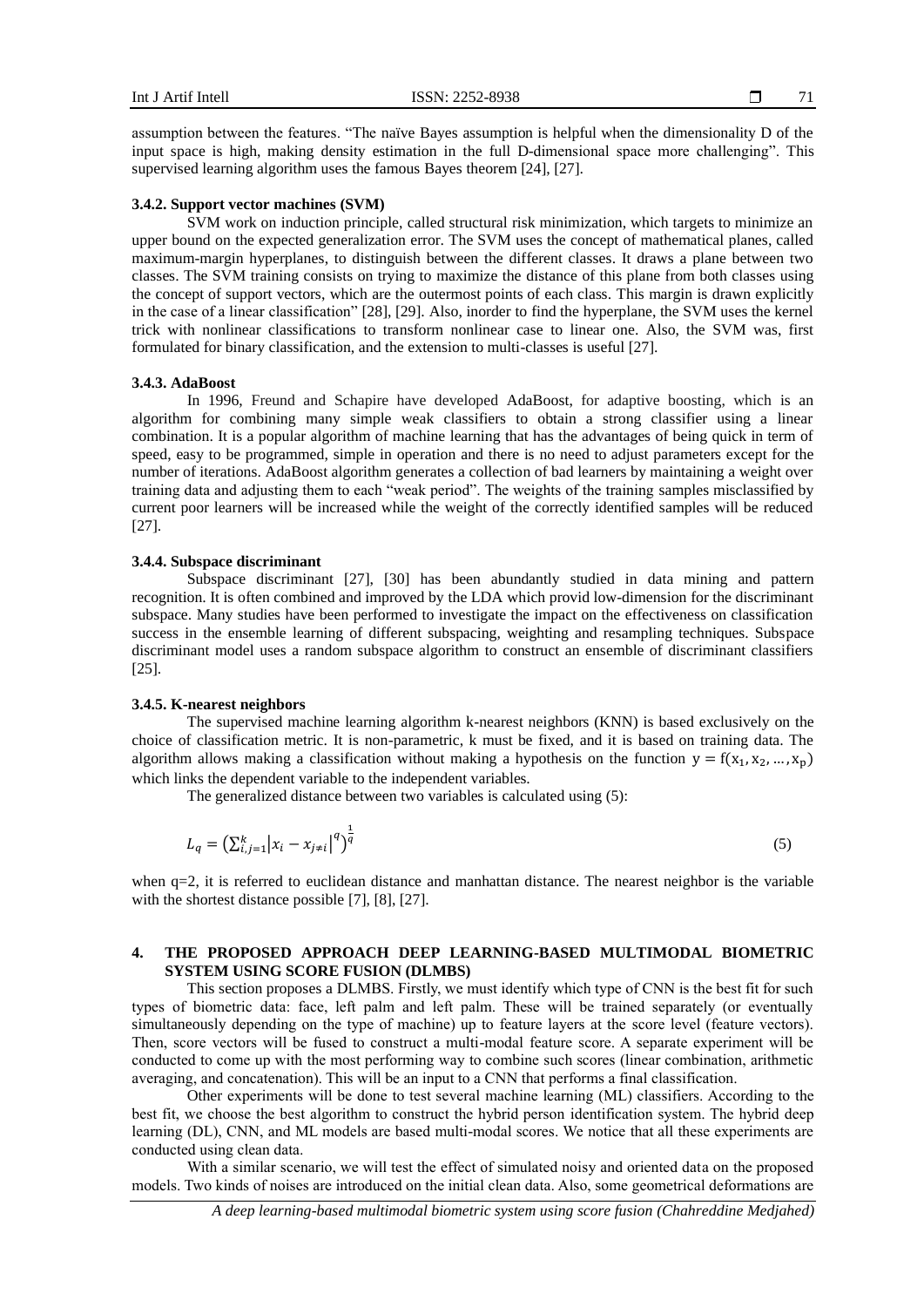applied on the clean data. These simulated challenging situations help to test the robustness of the DLMBS performance.

# **4.1. Preliminary experiment**

We create three separate unimodal biometric systems, based on respectively face, left palm, and right palm. Each of these biometric systems uses different types of CNN; ie; Alexnet, Googlenet and Resnet-18 neural networks respectively. These are also trained separately using standard datasets: FEI Face Dataset [31] and IITD Palm print Database [32] as shown in Figure 7.



Figure 7. Part 1-unimodal biometric CNN models

# **4.1.1. Biometrics datasets**

#### **a) FEI Face dataset**

The Brazilian FEI face database present a set of face images for 100 men and 100 women (200 individuals) that are students and staff of FEI laboratory between 19 and 40 years old. Each person has 14 images. Each image is with 640×480 pixels. All images are in color with different position of head, frontal pose and the head turning from left to right. Variations in illumination and head poses introduce large changes in images [31] as shown in Figure 8.



Figure 8. Sample of faces from FEI dataset with different head poses

#### **b) IITD palm print V1 database**

The IITD Palm print V1 database [32] as shown in Figure 9 is a hand database that contains a set of hand images with 800×600 pixels for 230 individuals that are students and staff at IIT Delhi campus, with 12-57 years old. Six or seven images from each subject, for each of the left and right palmprint, are acquired in different hand pose. Apart from the original images, there are also automatically cropped  $150\times150$  pixels and normalized palm print images.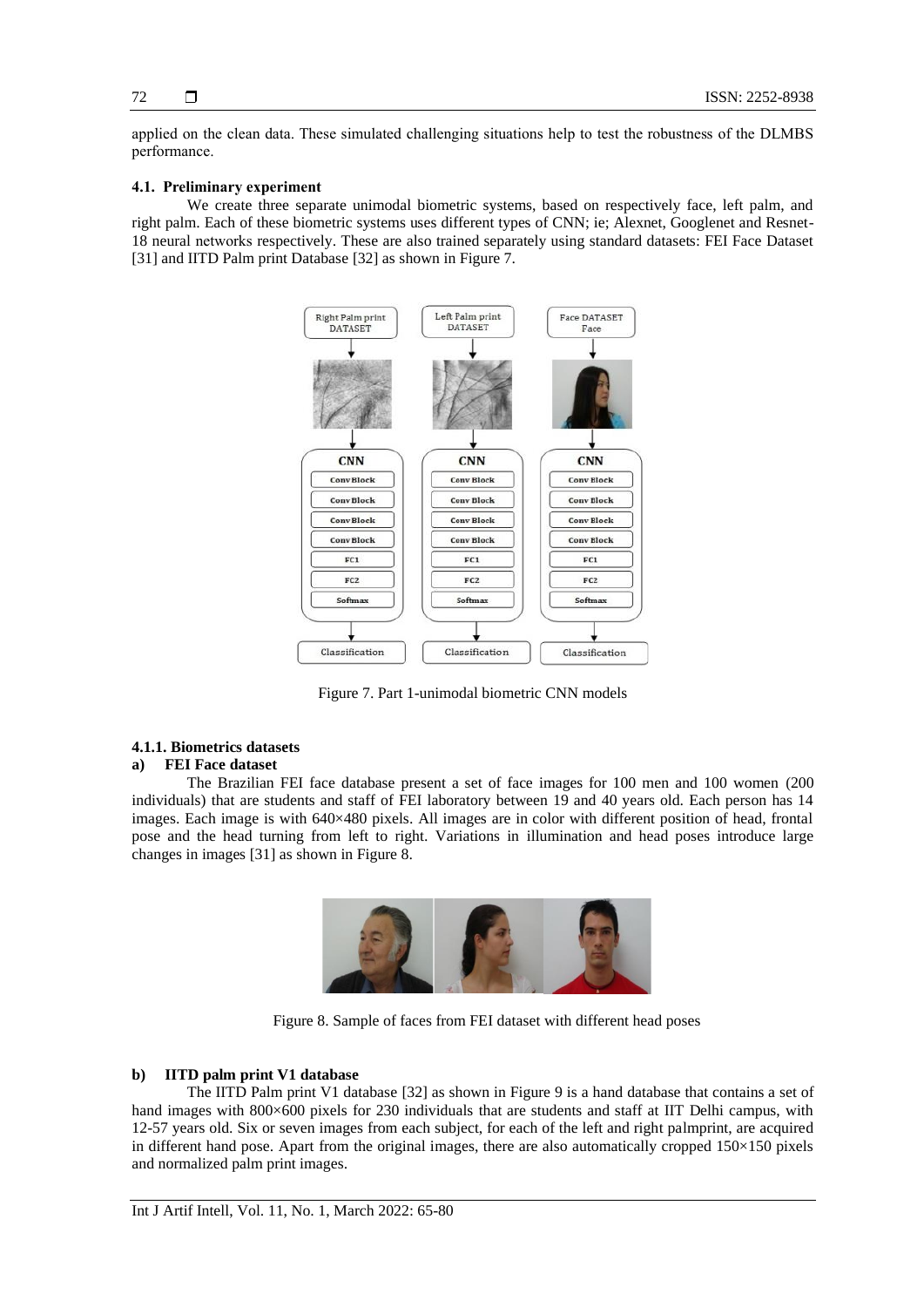

Figure 9. Sample of cropped Images from IITD Palm print V1 Dataset: each palm consists on principal lines, wrinkles and epidermal ridges

In this paper, we choose to use a subset that contains 140 subjects' faces from FEI face database and 140 hands' subjects from IITD palm print V1 database. Each subject has five different images from the three modalities (face, left palm print and right palm print) for training purposes. The training/testing ratio will be 80-20% respectively.

Thus, input matrices to CNNs will be of dimension  $(140\times5)$  for each, and the values will be normalized to 1. We assign rows of the left palm prints and rows of the right palm prints to the corresponding rows of the face matrix. For sake of experimental convenience, we assume that every row (face, left palm, right palm) belongs to the same person, even though the two datasets FEI Face and IITD Palm print are of two different populations.

#### **4.1.2. Training CNNs for separate modalities**

In this section; we make an image classification for each modality; each modality is trained independently. All faces and palm print images are resized to  $227 \times 227$ , for AlexNet,  $224 \times 224$ ; for GoogleNet and for Resnet 18. Table 2 shows the results for the unimodal identification biometric systems. We notice that the Resnet 18 neural network performs best for the face biometric system and the left and right palm print respectively. The resNet is successfully used in many fields and these results coincided with the literature [33], [34]. Apparently, ResNet 18 neural networks give the best accuracy rates for all three modalities.

| Tuble 2: Results for unimously stems of face and paint prints |            |                            |                   |  |  |  |
|---------------------------------------------------------------|------------|----------------------------|-------------------|--|--|--|
| Modalities                                                    | <b>CNN</b> | Time of Classification [s] | Accuracy Rate [%] |  |  |  |
| Face                                                          | AlexNet    | 10.26                      | 99.28             |  |  |  |
|                                                               | GoogleNet  | 25.29                      | 97.14             |  |  |  |
|                                                               | ResNet18   | 28.48                      | 100               |  |  |  |
| Left Palm Print                                               | AlexNet    | 30.81                      | 92.14             |  |  |  |
|                                                               | GoogleNet  | 23.21                      | 85.71             |  |  |  |
|                                                               | ResNet18   | 30.10                      | 95.00             |  |  |  |
| Right Palm Print                                              | AlexNet    | 3.96                       | 87.14             |  |  |  |
|                                                               | GoogleNet  | 15.26                      | 86.43             |  |  |  |
|                                                               | ResNet18   | 13.87                      | 95.71             |  |  |  |

Table 2. Results for unimodal systems of face and palm prints

#### **4.2. Training multi-modal biometric system (clean data)**

The multimodal biometric system is evaluated by combining the face and the palmprints traits at score level. Preliminary experiments show that a concatenation as a fusion technique performs better than other types of combinations. The principal of the proposed person identification models is illustrated in the Figure 10. Here also, the two datasets FEI face and IITD Palm print V1 are used for the three CNNs training. The obtained scores are fused subsequently, and then classified with different types of ML classifiers. The Table 3 summarizes the most important evaluation results of the conducted experiments.

We observe that the fusion of two (or the three) biometric traits (face and Palm prints' scores using Resnet 18), as shown in Table 3, gives the best performance. The classification using Machine Learning algorithms such as SVM or naïve Bayes gives weakest results comparing to the results obtained by KNN, Adaboost and Subspace discriminant. Moreover, the central processing unit (CPU) processing time required by KNN for the classification step is very short. Furthermore, Resnet 18 neural network associated with KNN performs best for a multi-modal biometric system.

#### **4.3. Training multi-modal biometric system (noisy data)**

In this section, we will simulated and evaluated the effect of environment disturbance on the images during the acquisition process. The diversity of the angle during the acquisition of the image or the orientation of the capture devices or the low-quality sureveillance camera can affect the images quality.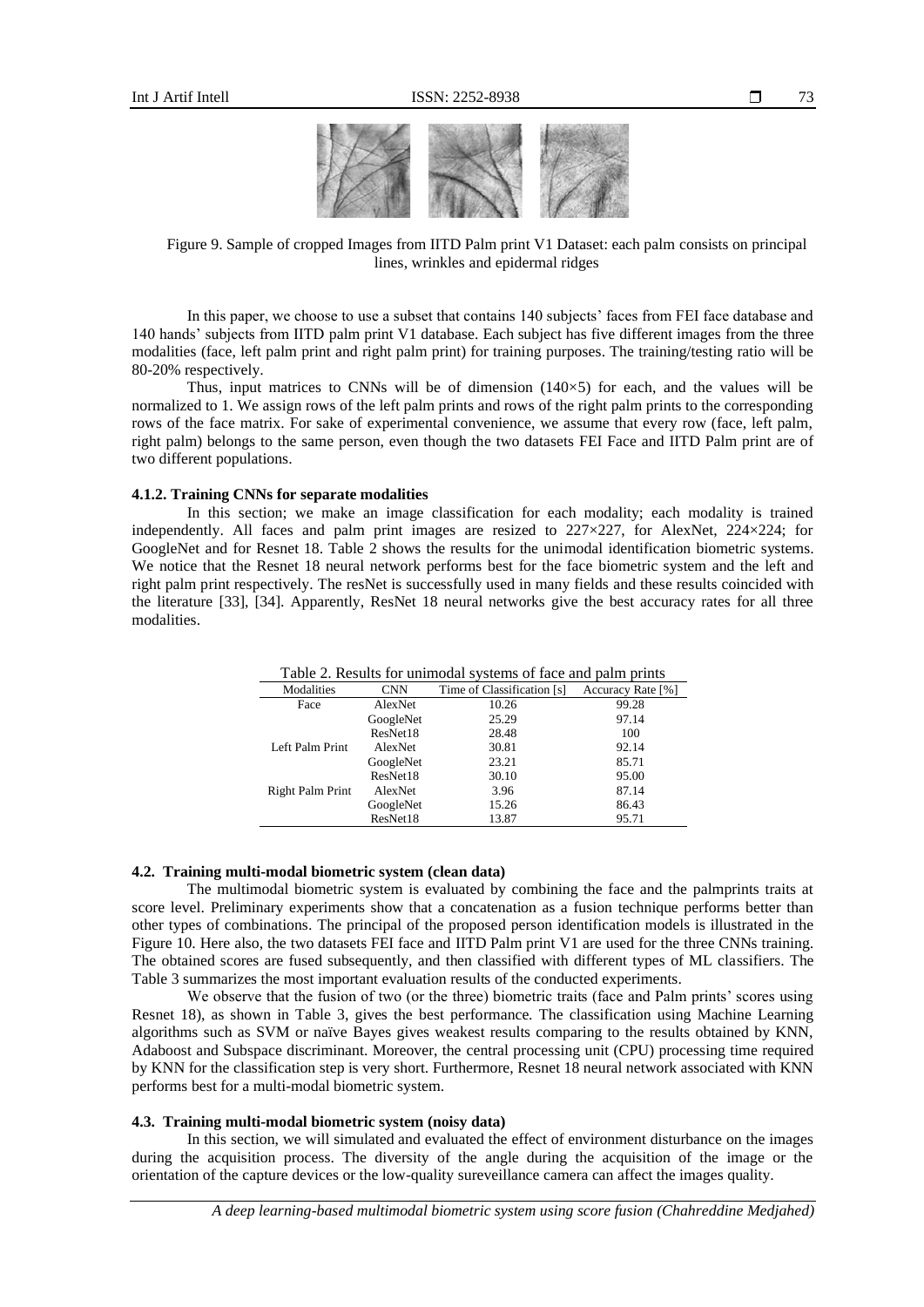

Figure 10. Multimodal biometric CNN model

| Table 3. Results for multimodal systems of face, left and right palm prints (score level) |  |  |  |  |  |  |  |
|-------------------------------------------------------------------------------------------|--|--|--|--|--|--|--|
|                                                                                           |  |  |  |  |  |  |  |

| Modalities          | Method                | Time of Classification[s] | Accuracy Rate [%] |
|---------------------|-----------------------|---------------------------|-------------------|
| $Face +$            | Naive Bayes           | 59.959397                 | 92.86             |
| Left Palm Print     | <b>SVM</b>            | 1095.948599               | 78.57             |
|                     | <b>KNN</b>            | 7.082602                  | 100               |
|                     | Adaboost              | 14.037205                 | 100               |
|                     | Subspace discriminant | 44.535800                 | 100               |
| Face +              | Naive Bayes           | 71.17050                  | 89.28             |
| Right Palm Print    | <b>SVM</b>            | 1154.731083               | 77.86             |
|                     | <b>KNN</b>            | 4.250831                  | 100               |
|                     | Adaboost              | 16.730207                 | 100               |
|                     | Subspace discriminant | 59.260625                 | 100               |
| Left Palm Print $+$ | Naive Bayes           | 54.982823                 | 81.43             |
| Right Palm Print    | <b>SVM</b>            | 859.992817                | 57.14             |
|                     | <b>KNN</b>            | 3.924279                  | 100               |
|                     | Adaboost              | 12.968442                 | 93.57             |
|                     | Subspace discriminant | 41.010611                 | 99.28             |
| $Face +$            | Naive Bayes           | 77.295227                 | 92.14             |
| Left Palm Print $+$ | <b>SVM</b>            | 902.416240                | 83.57             |
| Right Palm Print    | <b>KNN</b>            | 5.248682                  | 100               |
|                     | Adaboost              | 13.430381                 | 100               |
|                     | Subspace discriminant | 49.546649                 | 100               |

# **4.3.1. The effect of noisy data on biometric systems**

"Noise is a random variation of color information. It can affect the original signal and decrease it quality. Some external disturbances can be the cause such as: environmental conditions during image acquisition and the quality of the sensing elements themselves [17]. In order to simulate noisy data, we generate two kinds of noises: the Gaussian noise and the salt-and-pepper noise.

# **a) Salt and pepper noise**

Salt-and-pepper noise in the images is due to faulty memory locations in hardware, malfunctioning pixels in camera and so on. The salt-and-pepper noise is also known as impulse noise, data drop noise or binary noise. Also, this type of noise can seen in the transmission of data and it appears as black dots on white background and white dots on a black one, as shown in Figure 11 [17].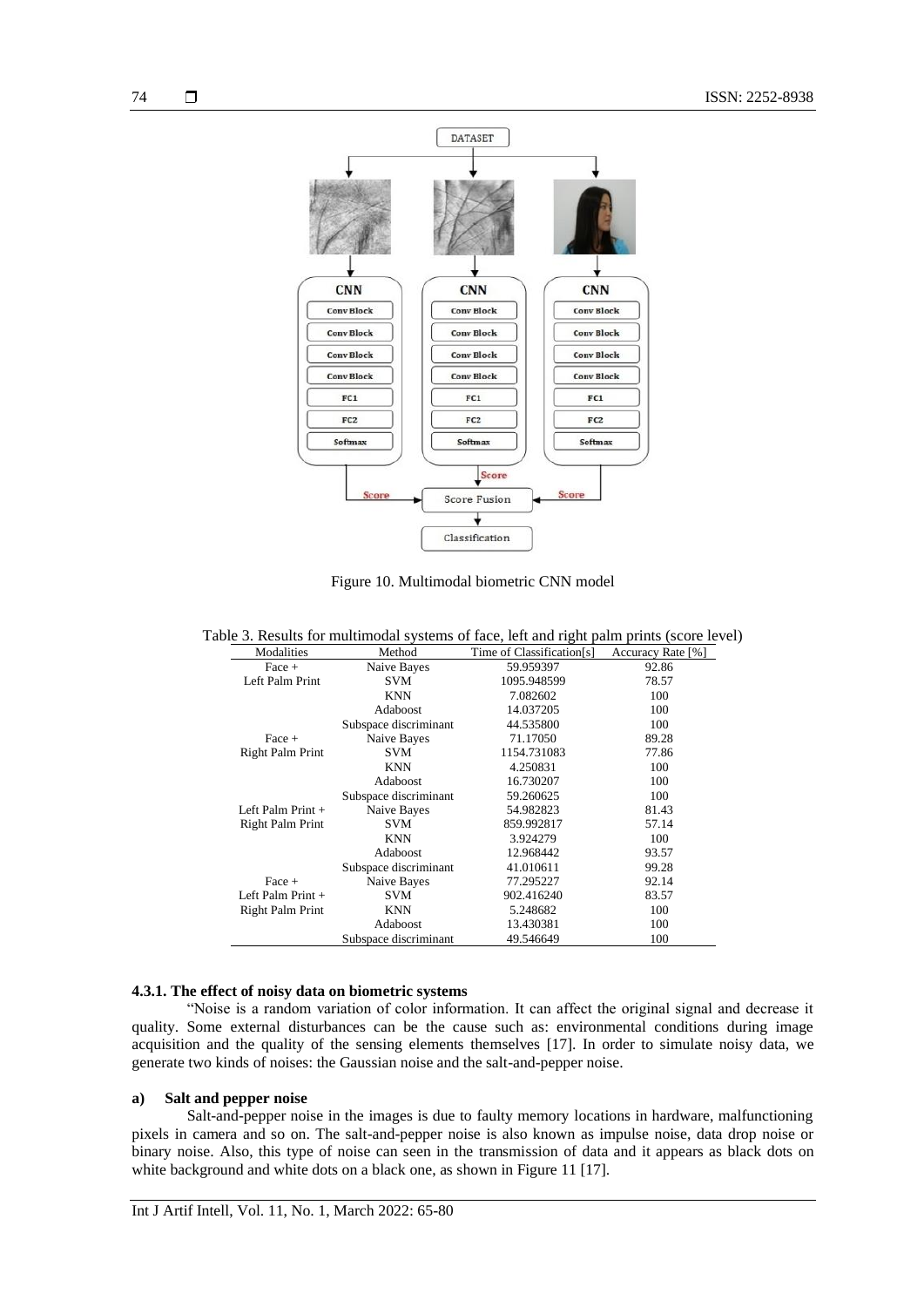

Figure 11. Samples of face images with salt and pepper noise

#### **b) Gaussian noise**

Gaussian noise is also known as normal noise or white noise. Gaussian noise is caused by the discrete nature of warm object radiation and thermal atom vibration. [20]. The associated gaussian density function is given using the (6), also see the Figure 12:

$$
P(z) = \frac{1}{\sqrt{2\pi\sigma^2}} e^{\frac{-(z-\mu)^2}{2\sigma^2}}
$$
(6)

where, the gray level is represented by  $z$ , the mean value is noted by  $\mu$ , the standard deviation and the variation are noted by  $\sigma$  and  $\sigma^2$  respectively.



Figure 12. Samples of face images with gaussian noise

Two different noises are added to the data, salt-and-pepper and gaussian noises; gradually for face, left palm print and right palm print separately, then we combined these traits in score level with different possible scenarios. Figure 13 shows clearly that face is more resistant to noise than palm prints for the saltand-pepper noise. The similar results are obtained with the gaussian noise.

Also, we compared the multi-modal biometric system (fused scores) versus the models trained on the data with the both types of noises gaussian and salt and pepper. We use the three modalities in our experiments. According to the obtained results of the accuracy, it is clear that combining face, left and right palm prints give a very accurate verification biometric system. We conclude that CNN and KNN model is robust and isn't badly affected by noise.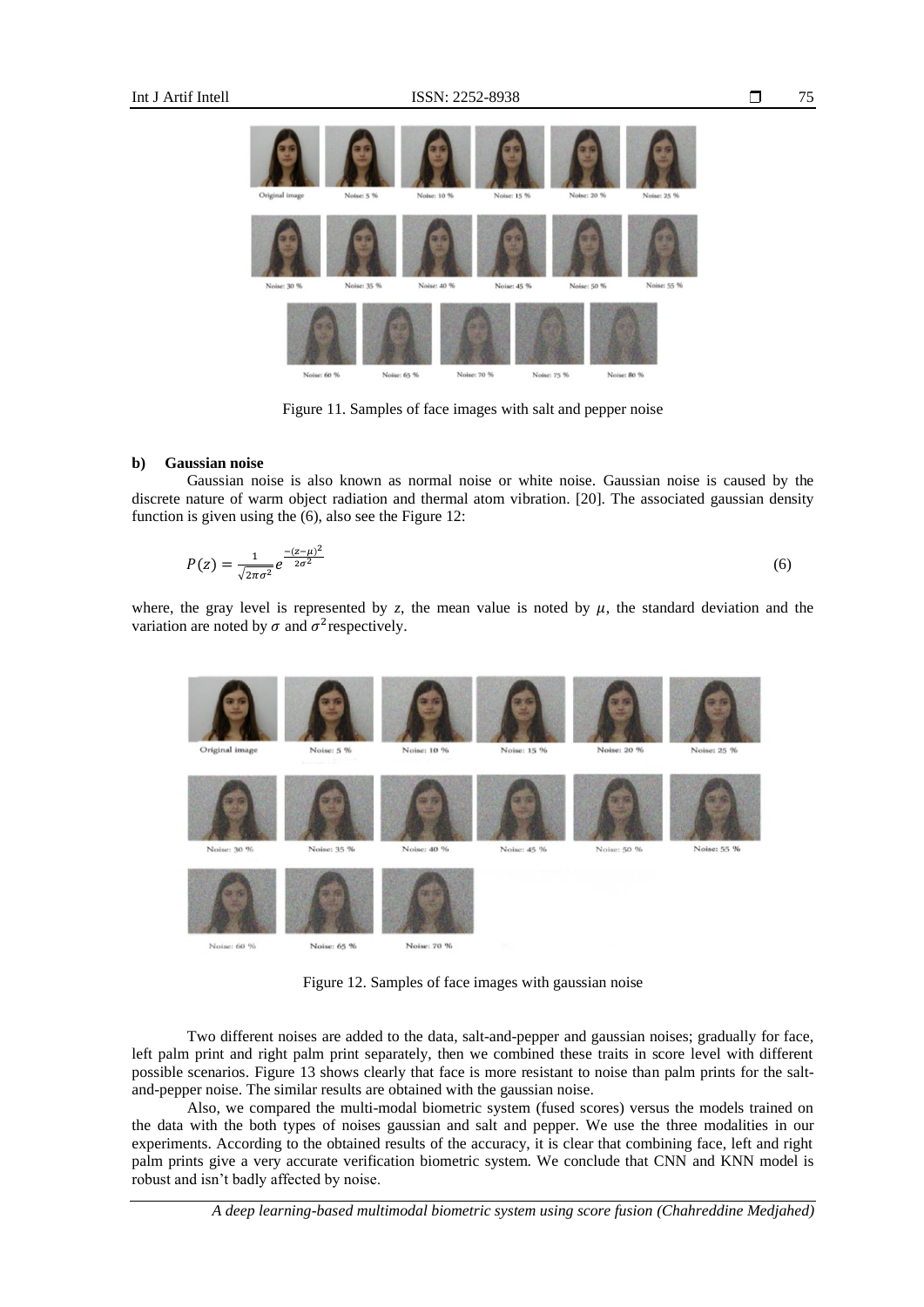

Figure 13. Accuracy rate in presence of salt and pepper noise

#### **4.3.2. The effect of the geometrical deformation of images on biometric systems**

We expose the experiments and their important results for image classification with different angle of rotation such as 0°, 30°, 45°, 60°, and 90°. We have generated multiple training images using rotation techniques from a training image. The principle is to use CNNs to analyse the classification performance on several variants of data as shown in Figure 14. The new simulated data involve both novel training and testing of the models. The Figure 15 shows verification accuracy for uni-modal systems using data with different degrees of rotation.



Figure 14. database images using different degrees of rotation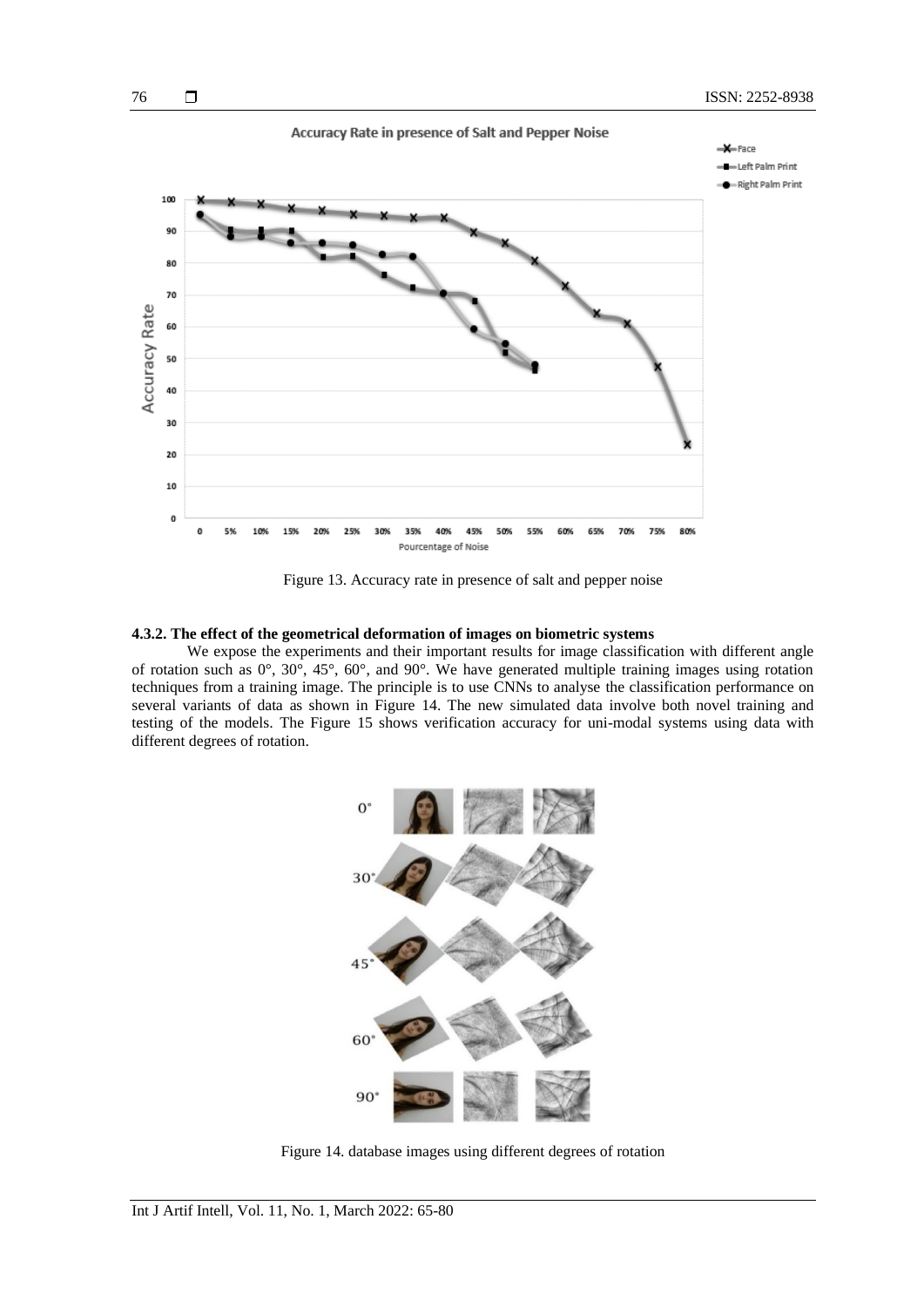

Figure 15. Accuracies rates for Monomodal systems using different degrees of rotation

We notice that the fusion of these traits contributes to decrease the performance of the biometric systems. The results obtained by the monomodal system based on face trait waved between 100% and 92.86% of accuracy rates, as it is shown in the Figure 15. However, the monomodal biometric systems, based on palm maintain performances between 98.57% and 92.86% for the best cases.

Many experiments are done with the rotated data. In general, the obtained results by the fusion of left and right palm prints with different angle of rotation respectively (e.g.  $0^{\circ}+30^{\circ}$ ,  $0^{\circ}+45^{\circ}$ ), and so on), achieve 100% of accuracy rates for all the situations. This phenomenon confirms our doubts about the fact that the rotation of these two traits (left and right palm prints) doesn't make sense for recognition and can conduct our biometric systems to over-fitting. And finally, the Figure 16 shows verification accuracy for multi--modal systems using different degrees of rotation.

With similar scenario, we fused the faces (with any rotation) and the left and the right palms. For example, for the two modalities face+(left|right) with a rotation of:  $0^{\circ}+30^{\circ}$  and  $0^{\circ}+45^{\circ}$ ), the models achieve 100% of accuracy in all the situations. This phenomenon can be explained by the fact that the presence of the clean face image (without noise and without rotation) helps to enhance the performance of the multimodal biometric systems as much as possible.

In the Table 4, we present a comparison of our results with other recent works, which is not easy. The used databases, the data quality and the explored algorithms change and vary. However, we notice that our data are augmented and more challenging with adding the noise and the rotation. In addition, the recognition rate obtained with our system based on CNN and KNN is significantly good.

| Table 4. Comparison of some recent works, including our system |  |  |  |
|----------------------------------------------------------------|--|--|--|
|                                                                |  |  |  |

| Table 4. Comparison of some recent works, menuting our system |                                               |                   |           |  |  |  |  |
|---------------------------------------------------------------|-----------------------------------------------|-------------------|-----------|--|--|--|--|
| Modalities                                                    | Databases Used                                | Rate Recognition  | Reference |  |  |  |  |
| Face-Iris features level                                      | FERET-CASIA v3.0                              | 99.33%            | [34]      |  |  |  |  |
| ECG and Fingerprint decision level fusion                     | -CYBHi database and PTB database              | Less than $100\%$ | $[35]$    |  |  |  |  |
| feature and level fusion                                      | -LivDet2015 fingerprint database and FVC 2004 |                   |           |  |  |  |  |
|                                                               | database                                      |                   |           |  |  |  |  |
| Face-Iris-Fingerprint (features level)                        | CMU, Multi-PIE, BioCop, and BIOMDATA          | 99.90%            | [36]      |  |  |  |  |
| Face-Palmprint (features level)                               | ORL-PolyU and FERET-PolyU                     | 99.7%             | [11]      |  |  |  |  |
| Face-Palmprint (features level)                               | FERET face and PolyU palm print databases     | 99.17%            | $[37]$    |  |  |  |  |
| Face-Palmprint (left and right)                               | FEI face database,                            | 100%              | Our       |  |  |  |  |
| Quality: (raw, clean, noisy) without and with:                | IITD Palm print V1                            |                   | System    |  |  |  |  |
| noise and rotation.                                           |                                               |                   |           |  |  |  |  |

*A deep learning-based multimodal biometric system using score fusion (Chahreddine Medjahed)*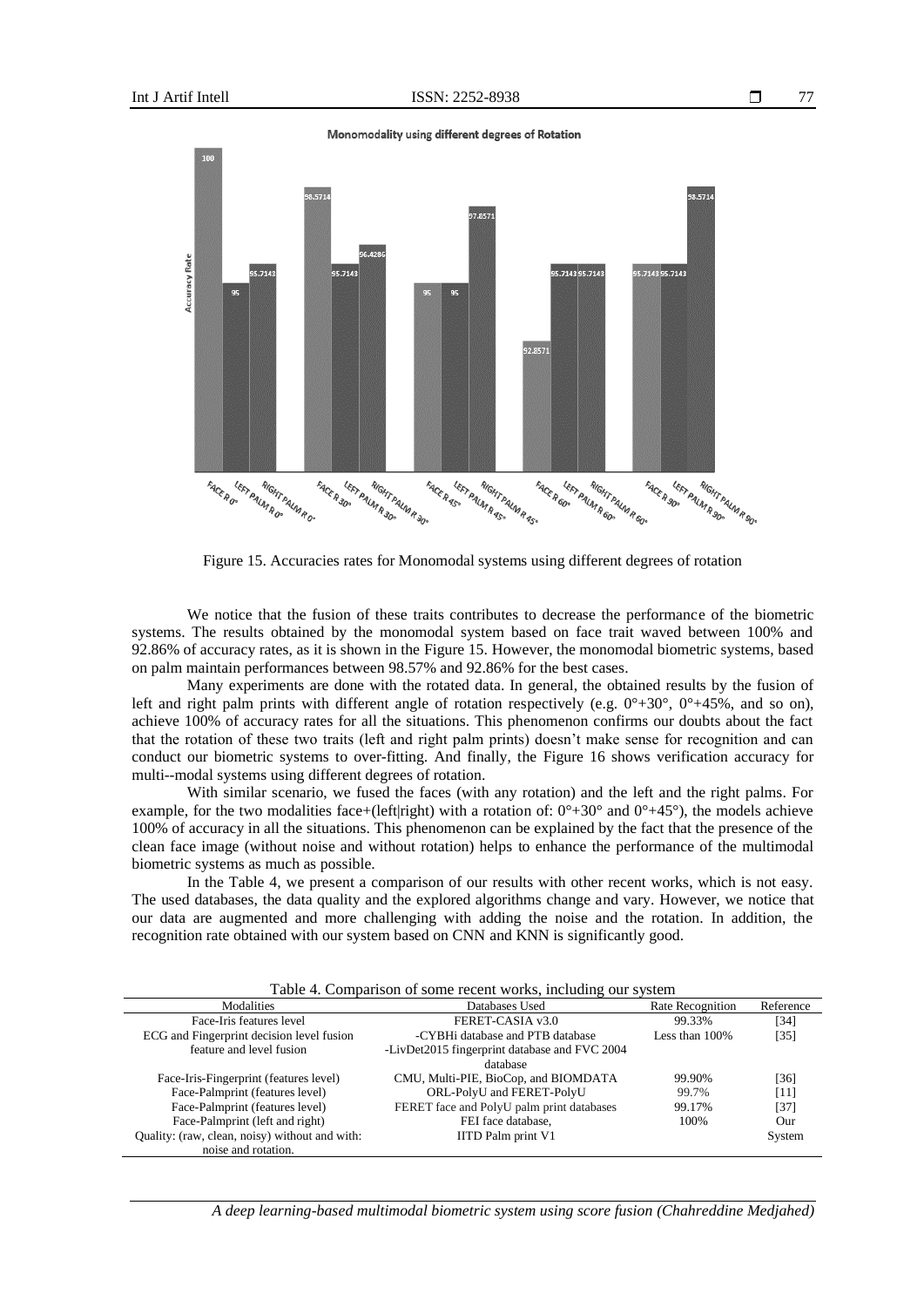

Figure 16. Fusion left palm print and right palm print with different angle of rotation

# **5 CONCLUSION**

In the present work, multimodal biometric identification systems are proposed using CNN and KNN. The fusion of modalities has proven the strengths of most biometric verification systems when it comes to security matters. The proposed model passed several steps during the design process to determine the best-fit CNN model, as well as the most significant classifier that can be suitable for three types of biometric modalities: face, left palm and right palm prints. The proposed model is then subjected to various types of noise and deformation added to the used data. The results of the conducted experimentations show clearly that the retained system is more resistant to such disturbance in terms of verification performance than any other unimodal biometric system. A de-noising pre-processing of the biometric data seems to be a good initiative to prevent verification performance degradation. The proposed method (CNN and KNN) can be used perfectly for clean and noisy data. Furthermore, future work will emphasize combining other biometrics data such as iris, voice, digital signature and handwriting. A larger-scale application domain such as government biometric data would use huge datasets, so it will be convenient to study the impact of dataset sizes on the performance of such systems. It will be interesting also to investigate other types of machine learning techniques to be associated with these biometric identification systems.

# **REFERENCES**

- [1] Y. Wu and Q. Ji, "Facial landmark detection: a literature survey," *International Journal of Computer Vision*, vol. 127, no. 2, pp. 115–142, May 2018, doi: 10.1007/s11263-018-1097-z.
- [2] D. S. Trigueros, L. Meng, and M. Hartnett, "Face recognition: from traditional to deep learning methods," Oct. 2018, [Online]. Available: http://arxiv.org/abs/1811.00116.
- [3] I. Masi, Y. Wu, T. Hassner, and P. Natarajan, "Deep face recognition: a survey," in *2018 31st SIBGRAPI Conference on Graphics, Patterns and Images (SIBGRAPI)*, Oct. 2018, pp. 471–478, doi: 10.1109/SIBGRAPI.2018.00067.
- [4] D. Poux, B. Allaert, J. Mennesson, N. Ihaddadene, I. M. Bilasco, and C. Djeraba, "Facial expressions analysis under occlusions based on specificities of facial motion propagation," *Multimedia Tools and Applications*, vol. 80, no. 15, pp. 22405–22427, Jun.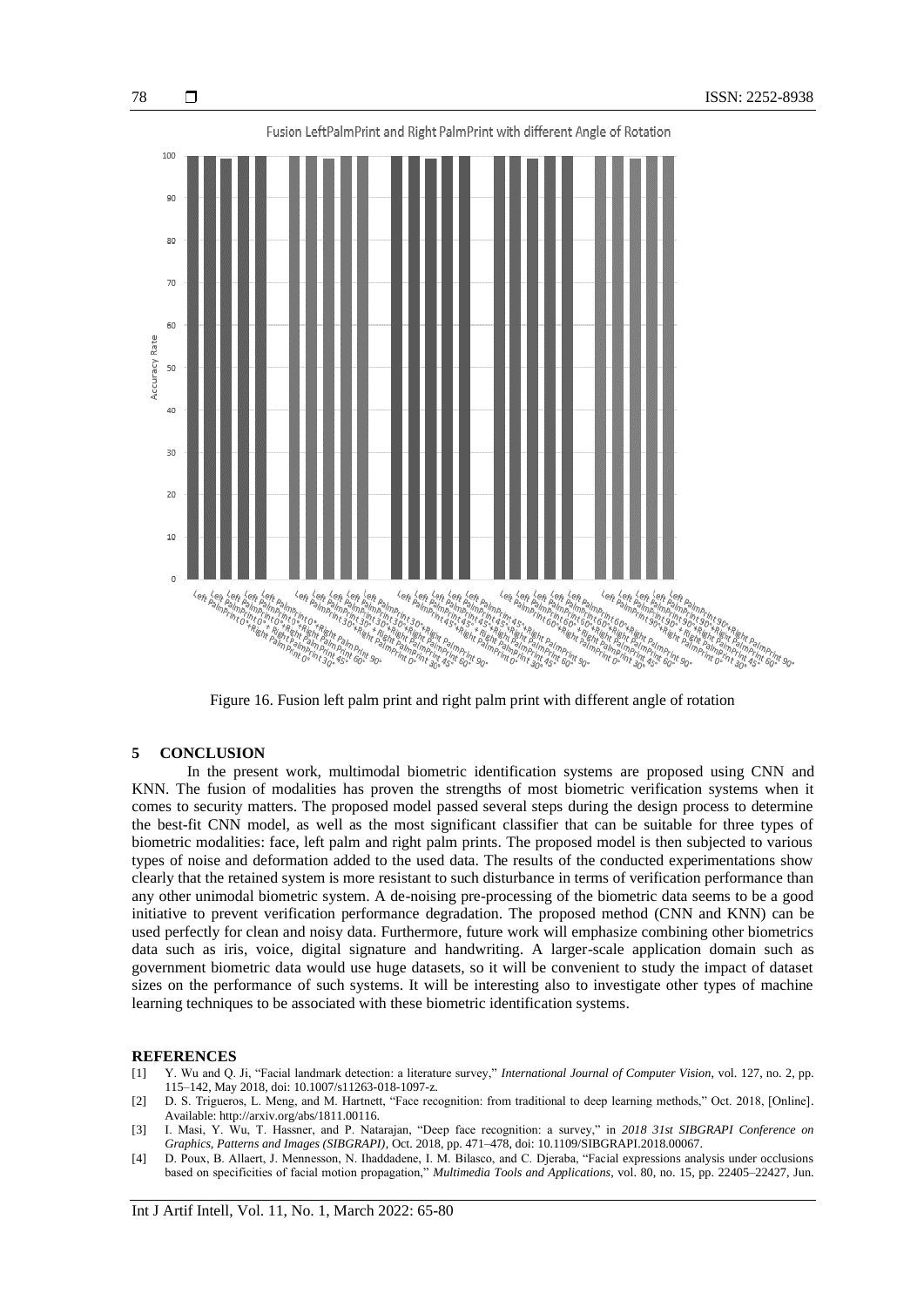2021, doi: 10.1007/s11042-020-08993-5.

- [5] D. Zhong, X. Du, and K. Zhong, "Decade progress of palmprint recognition: A brief survey," *Neurocomputing*, vol. 328, pp. 16– 28, Feb. 2019, doi: 10.1016/j.neucom.2018.03.081.
- [6] M. He *et al.*, "Performance evaluation of score level fusion in multimodal biometric systems," *Pattern Recognition*, vol. 43, no. 5, pp. 1789–1800, May 2010, doi: 10.1016/j.patcog.2009.11.018.
- [7] M. J. Alhasan, S. M. Abdulhussein, and A. H. K. Khwayyir, "Fingerprint positioning of users devices in long term evolution cellular network using k-nearest neighbour algorithm," *International Journal of Electrical and Computer Engineering (IJECE)*, vol. 11, no. 1, pp. 528–535, Feb. 2021, doi: 10.11591/ijece.v11i1.pp528-535.
- [8] E. G. Nihad, E.-N. El Mokhtar, Z. Abdelhamid, and A. A. Mohammed, "Hybrid approach of the fuzzy c-means and the k-nearest neighbors methods during the retrieve phase of dynamic case based reasoning for personalized follow-up of learners in real time," *International Journal of Electrical and Computer Engineering (IJECE)*, vol. 9, no. 6, pp. 4939–4950, Dec. 2019, doi: 10.11591/ijece.v9i6.pp4939-4950.
- [9] M. Singh, R. Singh, and A. Ross, "A comprehensive overview of biometric fusion," *Information Fusion*, vol. 52, pp. 187–205, Feb. 2019, doi: 10.1016/j.inffus.2018.12.003.
- [10] A. A. Ross and R. Govindarajan, "Feature level fusion of hand and face biometrics," in *Biometric Technology for Human Identification II*, Mar. 2005, vol. 5779, doi: 10.1117/12.606093.
- [11] M. I. Ahmad, W. L. Woo, and S. Dlay, "Non-stationary feature fusion of face and palmprint multimodal biometrics," *Neurocomputing*, vol. 177, pp. 49–61, Feb. 2016, doi: 10.1016/j.neucom.2015.11.003.
- [12] D. Jagadiswary and D. Saraswady, "Biometric authentication using fused multimodal biometric," *Procedia Computer Science*, vol. 85, pp. 109–116, 2016, doi: 10.1016/j.procs.2016.05.187.
- [13] T. A. Alghamdi, "Evaluation of multimodal biometrics at different levels of face and palm print fusion schemes," *Asian Journal of Applied Sciences*, vol. 9, no. 3, pp. 126–130, Jun. 2016, doi: 10.3923/ajaps.2016.126.130.
- [14] A. S. Al-Waisy, R. Qahwaji, S. Ipson, and S. Al-Fahdawi, "A multimodal biometrie system for personal identification based on deep learning approaches," in *2017 Seventh International Conference on Emerging Security Technologies (EST)*, Sep. 2017, pp. 163–168, doi: 10.1109/EST.2017.8090417.
- [15] N. Alay and H. H. Al-Baity, "A multimodal biometric system for personal verification based on different level fusion of iris and face traits," *Bioscience Biotechnology Research Communications*, vol. 12, no. 3, pp. 565–576, Sep. 2019, doi: 10.21786/bbrc/12.3/3.
- [16] K. Simonyan and A. Zisserman, "Very deep convolutional networks for large-scale image recognition," Sep. 2014, [Online]. Available: http://arxiv.org/abs/1409.1556.
- [17] M. Koziarski and B. Cyganek, "Image recognition with deep neural networks in presence of noise dealing with and taking advantage of distortions," *Integrated Computer-Aided Engineering*, vol. 24, no. 4, pp. 337–349, Sep. 2017, doi: 10.3233/ICA-170551.
- [18] C. Medjahed, F. Mezzoudj, A. Rahmoun, and C. Charrier, "On an empirical study: face recognition using machine learning and deep learning techniques," in *Proceedings of the 10th International Conference on Information Systems and Technologies*, Jun. 2020, pp. 1–9, doi: 10.1145/3447568.3448521.
- [19] F. Mezzoudj and A. Benyettou, "An empirical study of statistical language models: n-gram language models vs. neural network language models," *International Journal of Innovative Computing and Applications*, vol. 9, no. 4, 2018, doi: 10.1504/IJICA.2018.10016827.
- [20] A. Krizhevsky, I. Sutskever, and G. E. Hinton, "ImageNet classification with deep convolutional neural networks," *Communications of the ACM*, vol. 60, no. 6, pp. 84–90, May 2017, doi: 10.1145/3065386.
- [21] C. Szegedy *et al.*, "Going deeper with convolutions," in *2015 IEEE Conference on Computer Vision and Pattern Recognition (CVPR)*, Jun. 2015, pp. 1–9, doi: 10.1109/CVPR.2015.7298594.
- [22] K. He, X. Zhang, S. Ren, and J. Sun, "Deep residual learning for image recognition," in *2016 IEEE Conference on Computer Vision and Pattern Recognition (CVPR)*, Jun. 2016, pp. 770–778, doi: 10.1109/CVPR.2016.90.
- [23] J. Deng, W. Dong, R. Socher, L.-J. Li, Kai Li, and Li Fei-Fei, "ImageNet: a large-scale hierarchical image database," in *2009 IEEE Conference on Computer Vision and Pattern Recognition*, Jun. 2009, pp. 248–255, doi: 10.1109/CVPR.2009.5206848.
- [24] E. Suryawati, R. Sustika, R. S. Yuwana, A. Subekti, and H. F. Pardede, "Deep structured convolutional neural network for tomato diseases detection," in *2018 International Conference on Advanced Computer Science and Information Systems, ICACSIS 2018*, Oct. 2019, pp. 385–390, doi: 10.1109/ICACSIS.2018.8618169.
- [25] S. Khan, H. Rahmani, S. A. A. Shah, and M. Bennamoun, "A guide to convolutional neural networks for computer vision," *Synthesis Lectures on Computer Vision*, vol. 8, no. 1, pp. 1–207, Feb. 2018, doi: 10.2200/s00822ed1v01y201712cov015.
- [26] Y. LeCun, Y. Bengio, and G. Hinton, "Deep learning," *Nature*, vol. 521, no. 7553, pp. 436–444, May 2015, doi: 10.1038/nature14539.
- [27] C. M. Bishop, *Pattern recognition and machine learning*, 1st ed. New York: Springer New York, 2006.
- [28] M. Z. Al-Dabagh, M. H. Mohammed Alhabib, and F. H. AL-Mukhtar, "Face recognition system based on kernel discriminant analysis, k-nearest neighbor and support vector machine," *International Journal of Research and Engineering*, vol. 5, no. 2, pp. 335–338, Mar. 2018, doi: 10.21276/ijre.2018.5.3.3.
- [29] F. Mezzoudj and A. Benyettou, "On the optimization of multiclass support vector machines dedicated to speech recognition," in *Lecture Notes in Computer Science (including subseries Lecture Notes in Artificial Intelligence and Lecture Notes in Bioinformatics)*, vol. 7664, no. 2, Springer Berlin Heidelberg, 2012, pp. 1–8.
- [30] J. A. Lasserre, C. M. Bishop, and T. P. Minka, "Principled hybrids of generative and discriminative models," in *2006 IEEE Computer Society Conference on Computer Vision and Pattern Recognition*, 2006, vol. 1, pp. 87–94, doi: 10.1109/CVPR.2006.227.
- [31] C. E. Thomaz and G. A. Giraldi, "A new ranking method for principal components analysis and its application to face image analysis," *Image and Vision Computing*, vol. 28, no. 6, pp. 902–913, Jun. 2010, doi: 10.1016/j.imavis.2009.11.005.
- [32] A. Kumar and S. Shekhar, "Personal identification using multibiometrics rank-level fusion," *IEEE Transactions on Systems, Man, and Cybernetics, Part C (Applications and Reviews)*, vol. 41, no. 5, pp. 743–752, Sep. 2011, doi: 10.1109/TSMCC.2010.2089516.
- [33] P. Ghuli, S. B. N, and A. G. Rao, "Development of framework for detecting smoking scene in video clips," *Indonesian Journal of Electrical Engineering and Computer Science*, vol. 13, no. 1, pp. 22–26, Jan. 2019, doi: 10.11591/ijeecs.v13.i1.pp22-26.
- [34] B. Ammour, L. Boubchir, T. Bouden, and M. Ramdani, "Face–iris multimodal biometric identification system," *Electronics*, vol. 9, no. 1, Jan. 2020, doi: 10.3390/electronics9010085.
- [35] M. Hammad, Y. Liu, and K. Wang, "Multimodal biometric authentication systems using convolution neural network based on different level fusion of ECG and fingerprint," *IEEE Access*, vol. 7, pp. 26527–26542, 2019, doi: 10.1109/ACCESS.2018.2886573.

*A deep learning-based multimodal biometric system using score fusion (Chahreddine Medjahed)*